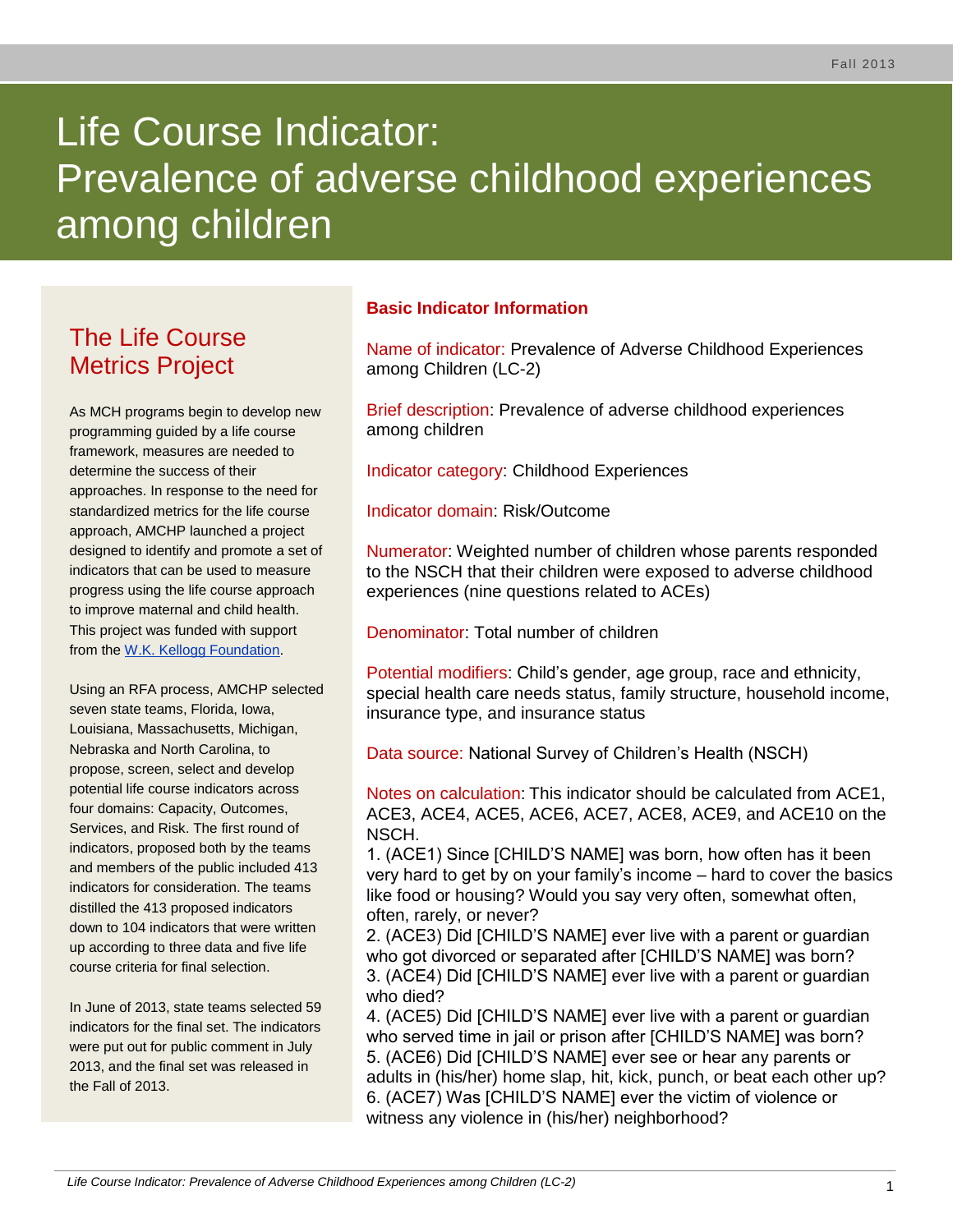7. (ACE8) Did [CHILD'S NAME] ever live with anyone who was mentally ill or suicidal, or severely depressed for more than a couple of weeks?

8. (ACE9) Did [CHILD'S NAME] ever live with anyone who had a problem with alcohol or drugs? 9. (ACE10) Was [CHILD'S NAME] ever treated or judged unfairly because of (his/her) race or ethnic group? (National Survey for Children's Health 2011/2012)

For questions that assess how often an experience occurred (ACE1), the response of 'somewhat often' or 'very often' is coded as an adverse family experience. The other questions are dichotomous 'Yes/No' response options. Using the Data Resource Center methodology, this indicator should be group to generate three categories: a) zero adverse experiences, b) one adverse experience and c) two or more adverse experiences. Analysts who use the raw datasets should apply the appropriate survey weights to generate the final estimates.

Similar measures in other indicator sets: Maternal, Infant, and Early Childhood Home Visiting (MIECHV) Benchmark Area Reduction in Crime or Domestic Violence: Screening for domestic violence

# **Life Course Criteria**

#### *Introduction*

Adverse childhood experiences (ACEs) are childhood experiences of emotional, physical, or sexual abuse, and household dysfunction. The short- and long-term outcomes of these childhood exposures include a multitude of health and social problems. Childhood maltreatment has been linked to a variety of changes in brain structure and function and stress – responsive neurobiological systems. Epidemiological studies have documented the impact of childhood maltreatment on health and emotional well-being (Anda et al 2006).

Overall, the prevalence of adverse childhood experiences among children is a life course measure because the indicator reflects current childhood experiences that impact health and have the potential to predict future individual and intergenerational health and social outcomes.

#### *Implications for equity*

Adverse childhood experiences (ACEs) include psychological, physical, or sexual abuse (witness or victim); living with household members who were substance abusers, mentally ill, suicidal or ever incarcerated; living in a household with poor economic resources, or with parents who got divorced or separated after the child was born; or child exposed to racial or ethnic discrimination. Inherent in this definition of ACEs are reflections of inequity as exposure to any of these events is experienced differently across different populations. ACEs related to incarceration and racial or ethnic discrimination are most intrinsically linked to inequity , as both are markers of larger institutionalized racism and are highly clustered within specific geographic and racial or ethnic populations (Lynch and Sabol 2004; Pettit and Western 2004).

As a composite, the ACEs indicator has implications for many social and psychosocial equity-related measures. Examples of social conditions that the ACEs indicator reflects include limitations in educational attainment/occupational opportunities, reductions in income/socioeconomic status, and increased risk of food insecurity. Children growing up in families with adverse experiences are at increased risk for cognitive and social development problems that may result in learning difficulties and barriers to higher education (Felitti et al 1998; Perry 1998; Anda et al 2006). Lower education levels may translate into fewer job opportunities and a reduced income potential into adulthood (Bremmer 2003). Children raised in certain types of adverse family environments may also be more vulnerable to food insecurity as a result of parental substance abuse, physical/emotional abuse, or neglect (Anda 2004).

Examples of psychosocial measures that ACEs indicators might reflect and influence include depression, hopelessness, and aggression/hostility. Research suggests that individuals who had adverse experiences in childhood are more vulnerable to social/developmental problems (poor self-control, aggression, violence, social isolation) (Dong et al 2004; Evans et al 2008). Additionally, they may be more likely to have social/emotional development problems, alcohol, tobacco, or substance abuse disorders, or mental health disorders (such as depression, suicidal thoughts/attempts, borderline personality disorder, post-traumatic-stress disorder) (Van Der Kolk et al 1991; Chapman et al 2004; Dube et al 2001; Varese et al 2012).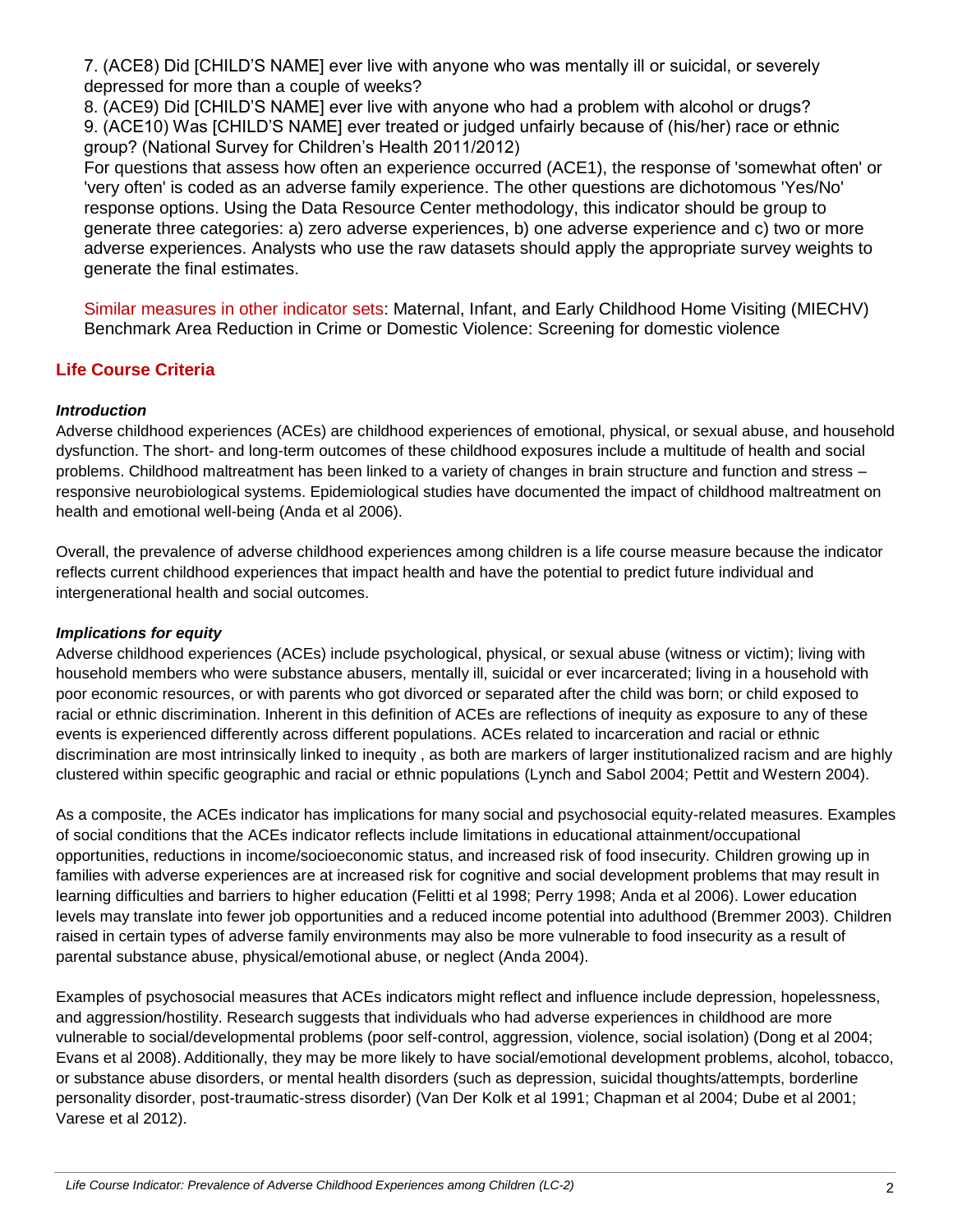In addition, the basic framework for examining and understanding the impact of any ACE or collection of ACEs across the lifetime trajectory of an individual is also exemplary of the life course perspective and therefore has multiple inherent implications for equity. As Bravemen and Barclay summarize, "[T]he life course perspective focuses on understanding how early-life experiences can shape health across an entire lifetime and potentially across generations; it systematically directs attention to the role of context, including social and physical content along with biological factors, over time. This approach is particularly relevant to understanding and addressing health disparities, because the social and physical contextual factors underlie socioeconomic and racial/ethnic disparities in health."

#### *Public health impact*

The public health impact of ACEs can be framed in two ways: the relationship of individual health trajectories on larger public health spending and the overall impact of risk and protective factors throughout the life course and their influences on intergenerational outcomes.

Analysis reveals that ACEs put individuals at risk for a wide variety of chronic mental, physical and emotional health problems in adulthood. Additionally, ACEs have been associated with an increased propensity to engage in health risk behaviors that are associated with chronic disease and injury, including risky sexual behavior, alcohol, drug, and tobacco use, and a greater likelihood of being overweight/obese (Goodwin 2004; CDC 2013; Anda 2007). Overall, in relation to individual's experiences of ACEs and larger public health impacts, if the number of children experiencing multiple adverse circumstances was reduced, one might expect to see a substantial reduction in mortality and prevalence rates for these key public health risk and chronic disease indicators. Additionally, a reduction in overall health costs would be expected, as individuals experiencing ACEs are more likely to incur higher health care costs as a result of riskier behavior and a higher rate of physical and mental health issues (Bremner 2003; Walker et al 1999).

A measure called the population attributable fraction (PAF) can be used to quantify the reduction in population disease or mortality if exposure to a risk factor were reduced or eliminated. A specific analysis conducted in the state of Maine of the PAF of a person with four or more ACEs having subsequent poor adult mental, physical or emotional health outcomes demonstrated PAFs of seven to 58 percent. For example, severe obesity in adulthood had a PAF of seven percent while an attempted suicide has a PAF of 58 percent. The authors of this report noted these ACEs are therefore resulting in millions of dollars of costs for individuals and health systems: \$863 million for severe obesity and \$29.5 million for attempted suicides (Forstadt and Rains, 2011).

When framing impact beyond specific health outcomes, linking ACEs to the broader life course theory is important. Life course theory focuses on exposures and experiences, including both risk factors and protective factors, that occur during critical periods of development, such as childhood, and their impact on the future for the individual, the family unit, the community, and the larger society. The impact of ACEs throughout the life cycle has been well established within the life course science literature. This research reveals that ACEs are pervasive, can negatively impact the life trajectory of the individuals experiencing them, and increase the potential for inter-generational familial adversity (Forrest and Riley 2004; Kelly-Irving et al 2013). On the other hand, protective factors can decrease inter-generational familial adversity (Bremner 2003; Richardson et al 2013). This type of mitigation can influence not only the individual but his or her children as well.

#### *Leverage or realign resources*

Traditionally, MCH programs have tended to focus on physical and developmental health outcomes as they pertain to the pregnant mother and her fetus, infant, or child. ACEs information provide opportunities for data-driven approaches to improving both pediatric and adult primary care through risk screening individuals for poor mental and physical health outcomes in childhood and beyond. The inclusion of ACEs in public health data analyses and assessments expands the sphere of MCH services to include collaborations with mental/behavioral health services, child abuse/neglect programs, and law enforcement. Additionally, the assessment of ACEs risks within the MCH community could also be of use for other public health promotion and disease prevention programs including chronic disease and communicable/sexually transmitted disease (Fine and Kotelchuck 2010; Shonkoff et al 2009; Foege 1998).

Protective factors (e.g., child's positive relationship with a caring adult, easy temperament of the child, health insurance coverage for the child) can be more important than risk factors as they mitigate the negative effects of risk factors such as ACEs (Werner and Smith 1992). More attention could be paid to leveraging or realigning resources to provide supports for positive factors. Public health and other partners could work together to support policy and program interventions that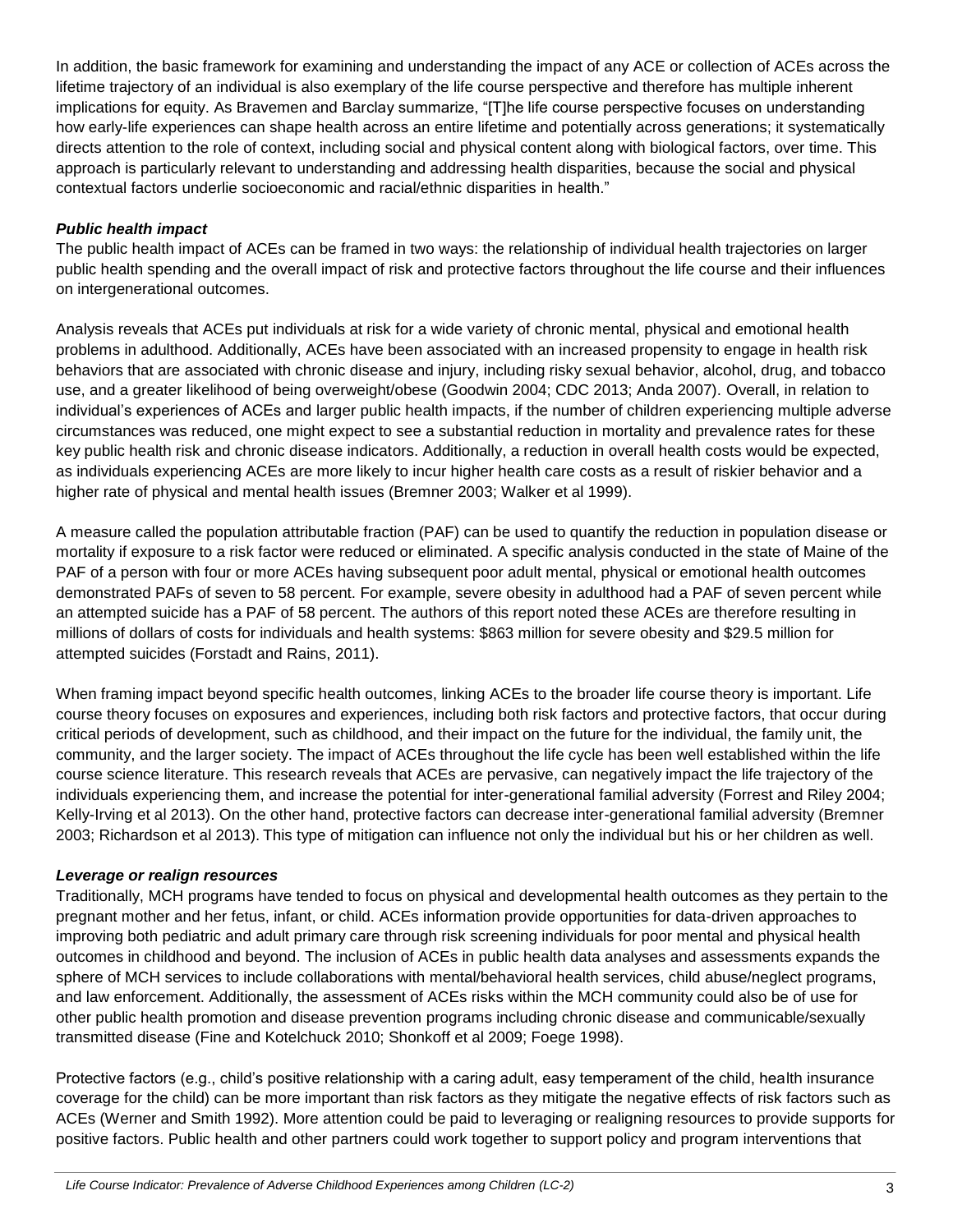contribute to or enhance protective factors, such as helping parents and family members understand how to support easy temperament in children, establishing family-friendly work policies to allow parents time to parent (i.e. paid maternity and paternity leaves) and working to provide health insurance coverage for all children.

#### *Predict an individual's health and wellness and/or that of their offspring*

The level of exposure to ACEs correlates to an association with adult risk behavior, poor health status and disease. The number of categories of adverse childhood experiences shows a graded relationship to the presence of adult diseases (Felitti 1998).

This graded relationship has been documented throughout a significant body of research (Dube et al 2003; Danese et al 2009; Hillis et al 2001; Wiliamson et al 2002; Ford et al 2011; Chapman et al 2013). Specifically, individuals reporting ACEs, especially multiple ACEs, have greater risks of developing:

- Chronic diseases (autoimmune, COPD, chronic headaches, ischemic heart disease, liver disease, and lung cancer)
- Poor reproductive health outcomes and risky sexual behaviors (fetal death, promiscuity, sexual risk behaviors, sexually transmitted diseases, teen pregnancy, and unintended pregnancy)
- Health risk behaviors (alcohol abuse, drug abuse, obesity, smoking)
- Poor mental health (memory disturbances, depression, hallucinations, suicidal tendencies, work absenteeism, sleep disturbances)

As a result, individuals having ACEs are at increased risk of premature mortality, compared with individuals who did not have ACEs (Brown et al 2009). Additionally, research reveals that ACEs often do not occur in a vacuum – they are comorbid conditions that often occur simultaneously (e.g. a single parent that is mentally ill becomes an alcoholic and physically abuses their child) (Dong et al 2004; Chartier 2010; Edwards 2003).

## **Data Criteria**

#### *Data availability*

The National Survey of Children's Health (NSCH), sponsored by the Maternal and Child Health Bureau of the Health Resources and Services Administration, examines the physical and emotional health of children ages zero to 17 years of age. The survey is administered using the State and Local Area Integrated Telephone Survey (SLAITS) methodology, and it is sampled and conducted in such a way that state-level estimates can be obtained for the 50 states, the District of Columbia, and the Virgin Islands. The survey has been designed to emphasize factors that may relate to the well-being of children, including medical homes, family interactions, parental health, school and after-school experiences, and safe neighborhoods. The Maternal and Child Health Bureau leads the development of the NSCH and NS-CSHCN survey and indicators, in collaboration with the National Center for Health Statistics (NCHS) and a national technical expert panel. The expert panel includes representatives from other federal agencies, state Title V leaders, family organizations, and child health researchers, and experts in all fields related to the surveys (adolescent health, family and neighborhoods, early childhood and development, etc.). The most recent data set, the 2011-2012 NSCH, encompasses a sample size of more than 95,000 children with approximately 1,800 interviews completed in each of the 50 states and the District of Columbia.

MCH programs can readily gain immediate access to the data through datasets released by the National Center for Health Statistics, and on the MCHB-sponsored National Data Resource Center for Child and Adolescent Health website [\(childhealthdata.org\)](http://www.childhealthdata.org/). Data from the 2011/2012 NSCH were made available in early 2013. The survey questionnaire and raw dataset are available for download on the Centers for Disease Control and Prevention NCHS website in SAS format. The Data Resource Center (DRC) website provides data nationwide, for all 50 states and the District of Columbia. Additionally, both the raw datasets and the website allow users to stratify measures by sociodemographic groups, including but not limited to age, sex, race/ethnicity, primary household language, household income, and special health care needs. Cleaned, state-specific datasets with new variables that include national and state indicators are available at no cost in SAS and SPSS formats. For information on how to order state-specific sets, contact [cahmi@ohsu.edu.](mailto:cahmi@ohsu.edu) Local data is not searchable. The NSCH is not administered annually. Over the past decade, the NSCH has been administered four times.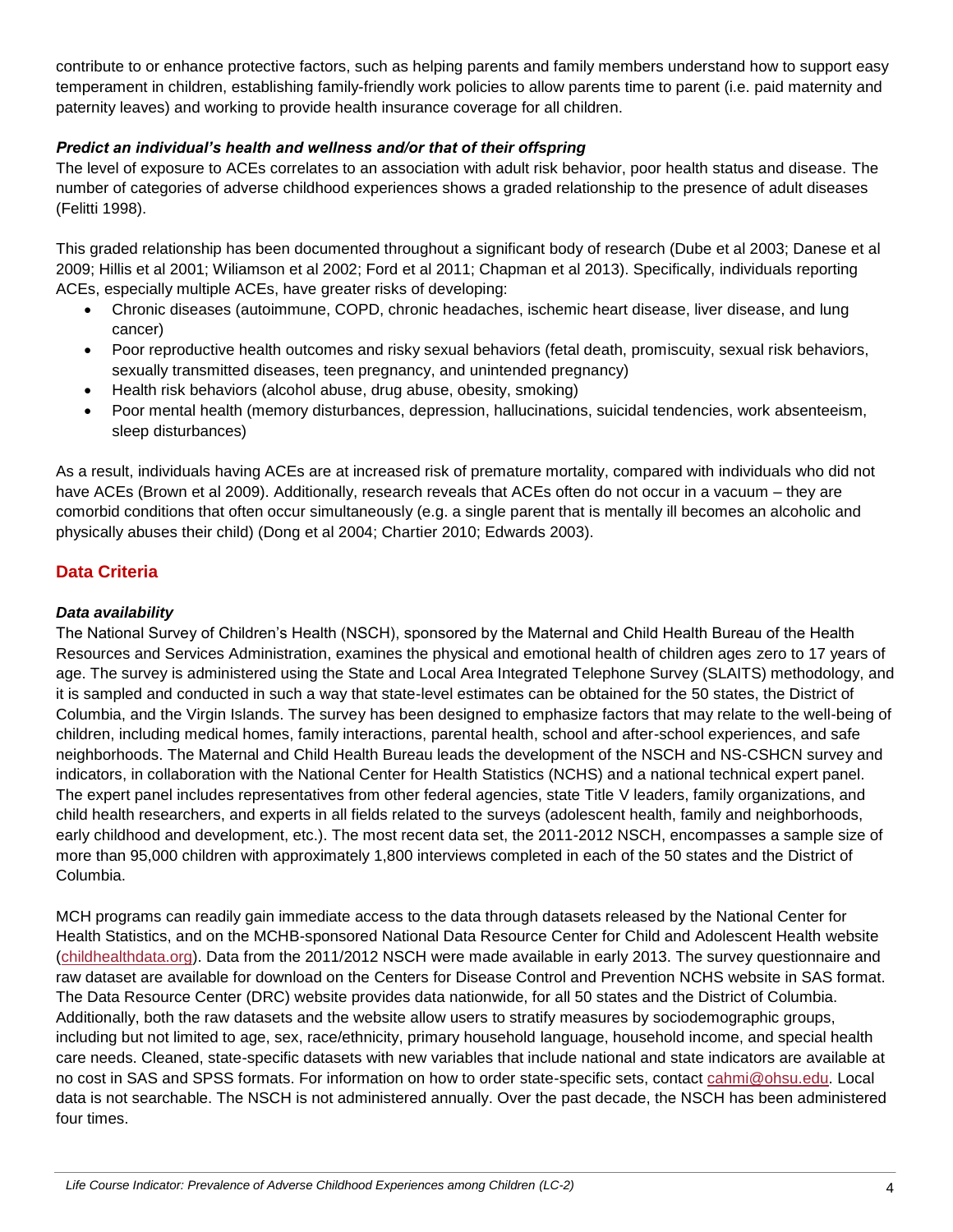The ACE module is a new series of questions included for the first time beginning with the 2011-12 survey. Presumably, these questions will be included in subsequent NSCH questionnaires; however, there is no documentation to this effect. [cdc.gov/nchs/slaits/nsch.htm](http://www.cdc.gov/nchs/slaits/nsch.htm)

<http://www.childhealthdata.org/learn/NSCH>

### *Data quality*

The main limitation of the NSCH is that the information provided is from parent recollection of screenings received and the perception of the child's health and development over the past year. The survey methodology does not provide an opportunity for confirmation with medical records or physical measurements. The NSCH is weighted to represent the national population of non-institutionalized children age zero to 17 years. According to the survey documentation, missing data for income were relatively high for 2011-2012 data, and a study of nonresponse patterns indicated that excluding records with missing income could impact the representativeness of the remaining data; therefore, a data file with imputed values for income is provided to be used with the datasets.

The NSCH documentation presents both response rates and completion rates. For 2011-2012 data, the combined national response rate for both landline and cell phone samples was 23 percent. The completion rate, which is calculated as the proportion of households known to include children that completed all sections up to and including Section Six (for children less than six years of age) or Section Seven (for children six to 17 years of age), was 54.1 percent for the landline sample and 41.2 percent for the cell-phone sample.

Qualitative testing of the entire 2007 National Survey of Children´s Health was conducted by the National Center for Health Statistics. They conducted cognitive interviews with the 2007 NSCH Computer-Assisted Telephone Interview (CATI) to make sure the entire survey instrument was functioning properly. N=640 interviews were completed over three days in December 2006. The questionnaire was then revised and finalized based on feedback from participants in these interviews.

Previously validated questions and scales are used when available. All aspects of the survey are subjected to extensive literature and expert review. Respondents' cognitive understanding of the survey questions is assessed during the pretest phase and revisions made as required. All final data components are verified by NCHS and DRC/CAHMI staff prior to public release. Face validity is conducted in comparing results with prior years of the survey and/or results from other implementations of items.

No specific reliability results are available for this measure; however, several of the ACE questions included in the NSCH were adapted from a large, validated survey instrument (the Behavioral Risk Factor Surveillance System ACEs Module) measuring the frequency of adverse childhood experiences. Additional ACEs questions were added based on recommendations from the Technical Expert Panel and a period of public comment.

Factors that might impact the quality of the NSCH and/or ACE data include:

1) Respondents may feel uncomfortable responding to the sensitive, personal nature of the ACE questions. As a result, the ACE questions may have lower response rates than other questions on the NSCH, which increases the risk for response bias.

2) The sensitive, personal nature of the ACE questions on poverty, and incarceration, mental illness, drug, alcohol use/abuse, and physical violence taking place in the child's household or neighborhood may lead to a "social desirability bias". Respondents may feel uncomfortable disclosing their child's experiences related to these topics to a stranger over the phone. This tendency may vary by demographic characteristics.

3) Responses to some of the ACE questions may be inaccurate because it is based on parental report of their child's experiences. Parents may be unwilling to reveal experiences that reflect poorly on their parenting skills, or their own mental health or substance abuse issues. Similarly, while the questions do not ask directly about parental violence towards the child, parents who abuse their children may not want to reveal this due to fear of reprisal. In other cases, parents may not even be aware of their child's exposure to adverse experiences –such as their child's feelings and/or frequency of experiencing racial/ethnic bias.

Poor overall survey response rates for the NSCH overall can also impact the quality of the ACE estimates. In 2007, the NSCH survey response rate was 46.7 percent (Shonkoff 2009). For 2011-2012 data, the combined national response rate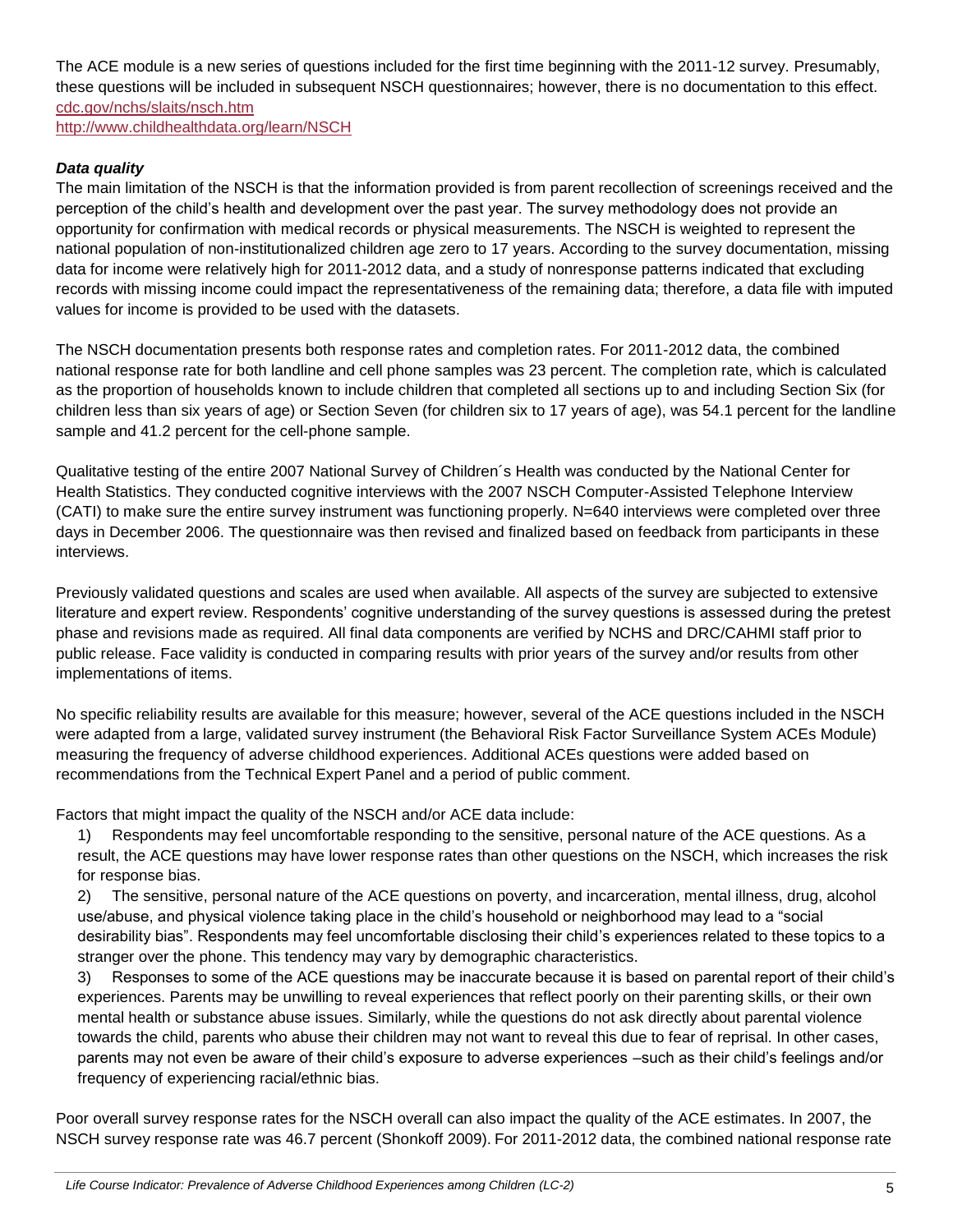for both landline and cell phone samples was 23 percent. The completion rate, which is calculated as the proportion of households known to include children that completed all sections up to and including Section Six (for children less than six years of age) or Section Seven (for children six to 17 years of age), was 54.1 percent for the landline sample and 41.2 percent for the cell-phone sample. A study published in 2012 examined non-response bias in the 2007 NSCH and found that even when nonresponse-adjusted survey weights were used, the interviewed population was more likely to live in areas associated with higher levels of home ownership, lower home values, and greater proportions of non-Hispanic white persons when compared with the non-responding population (Skalland 2012). As a result, estimates derived from the NSCH may not be reflective of the overall population.

#### *Simplicity of indicator*

There are a total of nine ACE questions (ACE1; ACE3; ACE4; ACE5; ACE6; ACE7; ACE8; ACE9; ACE10) included on the 2011-12 NSCH:

Results of all nine of the main ACE questions can be summed and scored. Most studies utilize a summative integer count across the different categories of ACEs to categorize responses into high, medium, and low levels of adverse experiences. The Data Resource Center uses the following methodology to generate percentages for experience of a) zero adverse experiences, b) one adverse experience and c) two or more adverse experiences: For question one, which assess how often an experience occurred, the response of 'somewhat often' or 'very often' is coded as an adverse family experience. The other questions are dichotomous 'Yes/No' response options.

The indicator is available pre-calculated for all 50 states and the District of Columbia, so for state and national level estimates no calculation is required. The Data Resource Center provides code for commonly used statistical programs, easing the complexity of performing the calculation from the raw data. The main complexity with this indicator may be with explaining the concept of ACEs to those who are unfamiliar.

#### **References**

Anda, R.F, et al. (2004). Childhood Abuse, Household Dysfunction, and Indicators of Impaired Adult Worker Performance. The Permanente Journal, 8(1): 30-38. Retrieved February 14, 2013 from:<http://xnet.kp.org/permanentejournal/winter04/childhood.pdf>

Anda, R.F., Felitti, V.J., Bremner, J.D., et al. (2006). The enduring effects of abuse and related adverse experiences in childhood. A convergence of evidence from neurobiology and epidemiology. Eur Arch Psychiatry Clin Neurosci, 256: 174–86

Anda, R. (2007). The health and social impact of growing up with adverse childhood experiences: The Human and Economic Costs of the Status Quo. Retrieved February 14, 2013 from: http://www.acestudy.org/files/Review\_of\_ACE\_Study\_with\_references\_summary\_table\_2\_.pdf.

Bremner, J.D. (2003). Long-term effects of childhood abuse on brain and neurobiology. Child Adolesc Psychiatr Clin N Am, 12:271-292.

Brown, D.W., Anda, R.F., Tiemeier, H., et al. (2009). Adverse childhood experiences and the risk of premature mortality. Am J Prev Med., 37(5):389-96. Retrieved February 14, 2013 from: http://www.nationalempowermentcenter.info/downloads/ACEandTheRiskOfPrematureMortality2009.pdf

Blumberg SL, Foster EB, Frasier AM et al. (2009). Design and Operation of the National Survey of Children's Health, 2007. National Center for Health Statistics. Vital Health Stat 1, (55). Retrieved on March 3, 2013 from: [http://www.cdc.gov/nchs/data/series/sr\\_01/sr01\\_055.pdf](http://www.cdc.gov/nchs/data/series/sr_01/sr01_055.pdf)

Centers for Disease Control and Prevention. (2013). State and Local Area Integrated Telephone Survey (SLAITS), National Survey of Children's Health. Retrieved on March 3, 2013 from: http://www.cdc.gov/nchs/slaits/nsch.htm

CDC. Page last updated: January 18, 2013. Adverse Childhood Experiences: Publications by Health Outcomes. Retrieved February 14, 2013 from: http://www.cdc.gov/ace/outcomes.htm#Other

Chapman, D.P. et al. (2004). Adverse childhood experiences and the risk of depressive disorders in adulthood. Journal of Affective Disorders, 82(2), 217-225. Retrieved February 14, 2013 from: http://www.thecapcenter.org/admin/upload/ACEs%20and%20Adult%20Depression%20Article%202004- 1.pdf

Chapman, D.P., Liu, Y., Presley-Cantrell, L.R., et al. (2013). Adverse childhood experiences and frequent insufficient sleep in 5 U.S. States, 2009: a retrospective cohort study. BMC Public Health 2013, 13:3.

Chartier, M.J., Walker, J.R., Naimark, B. (2010). Separate and cumulative effects of adverse childhood experiences in predicting adult health and health care utilization. Child Abuse Neglect, 34(6): 454-64.

Child and Adolescent Health Measurement Initiative (2012). "Fast Facts: 2011/12 National Survey of Children's Health." Data Resource Center, supported by Cooperative Agreement 1‐U59‐MC06980‐01 from the U.S. Department of Health and Human Services, Health Resources and Services Administration (HRSA), Maternal and Child Health Bureau (MCHB). Available at www.childhealthdata.org. Revised 1/10/13.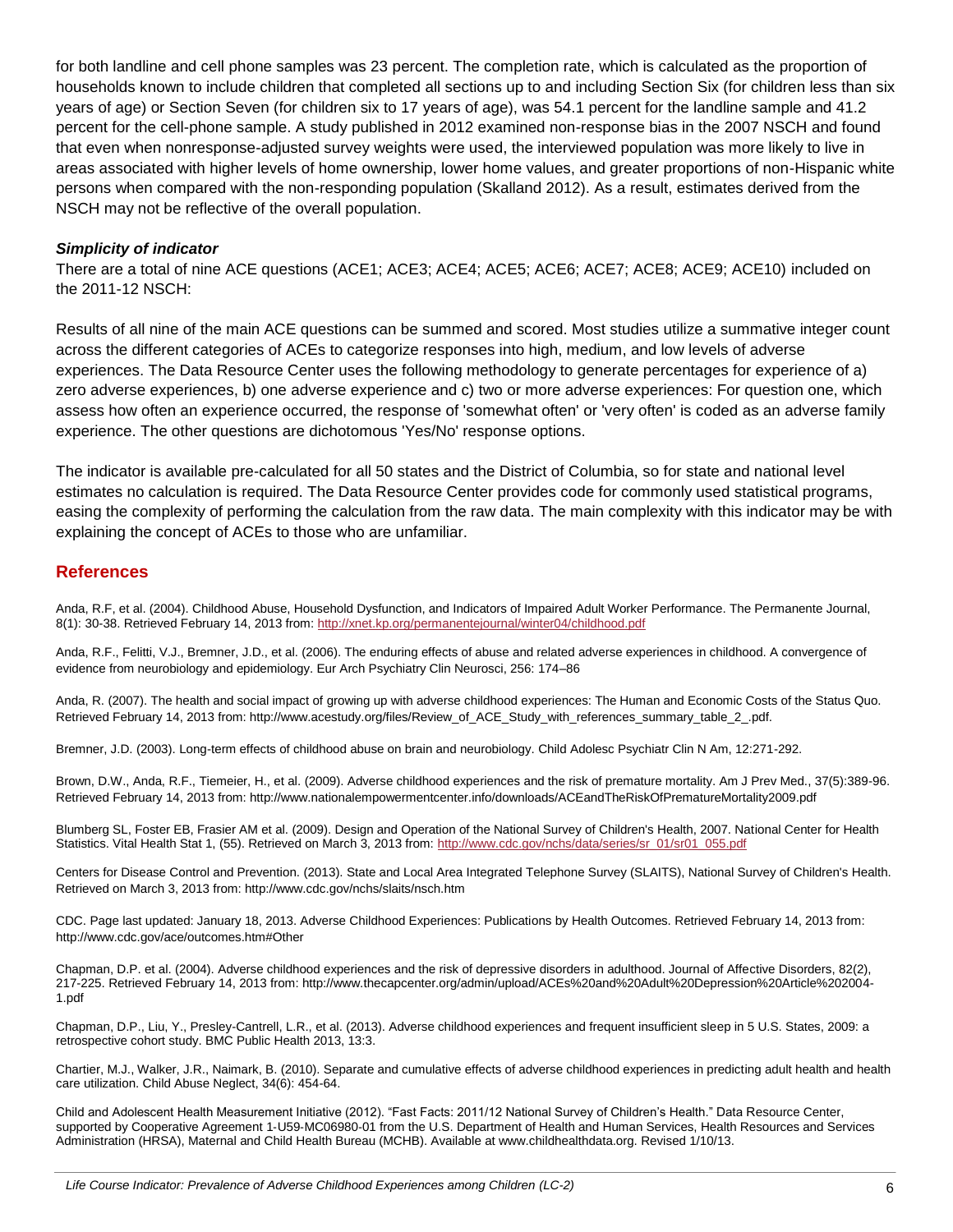Dube, S.R., Felitti, V.J., Dong, M., et al. (2003). The impact of adverse childhood experiences on health problems: evidence from four birth cohorts dating back to 1900. Prev Med 37: 268–77.

Danese, A., Moffitt, T.E., Harrington, H., et al. (2009). Adverse Childhood Experiences and Adult Risk Factors for Age-Related Disease Depression, Inflammation, and Clustering of Metabolic Risk Markers. Arch Pediatr Adolesc Med, 163 (12):1135-1143. Retrieved February 14, 2013 from: http://archpedi.jamanetwork.com/article.aspx?articleid=382524

Data Resource Center for Child and Adolescent Health. (2013). National Survey of Children's Health. Retrieved on March 3, 2013 from: http://www.childhealthdata.org/learn/NSCH/nsch-more-info

Dong, M., et al. (2004). The interrelatedness of multiple forms of childhood abuse, neglect, and household dysfunction. Child Abuse Negl. Jul; 28 (7): 771-84.

Dube, S.R., Anda, R.F., Felitti, V.J., et al. (2001). Childhood abuse, household dysfunction and the risk of attempted suicide throughout the life span: Findings from Adverse Childhood Experiences. JAMA, 286:3089–3096. Retrieved February 14, 2013 from: <http://jama.jamanetwork.com/article.aspx?articleid=194504>

Edwards, V.J., Holden, G.W., Felitti, V.J., et al. (2003). Relationship between Multiple Forms of Childhood Maltreatment and Adult Mental Health in Community Respondents: Results from the Adverse Childhood Experiences Study. American Journal of Psychiatry, 160 (8): 1453-1460. Retrieved February 14, 2013 from: http://ajp.psychiatryonline.org/article.aspx?articleID=176375

Evans, S., Davies, C., DiLillo, D. (2008). Exposure to domestic violence: A meta-analysis of child and adolescent outcomes. Aggression and Violent Behavior, 13,131–140. Retrieved February 14, 2013 from: [http://www.childwitnesstoviolence.org/uploads/2/5/7/9/257929/evans.\\_exposure\\_to\\_domestic\\_violence.\\_a\\_metaanalysis\\_of\\_child\\_and\\_adolescent\\_outc](http://www.childwitnesstoviolence.org/uploads/2/5/7/9/257929/evans._exposure_to_domestic_violence._a_metaanalysis_of_child_and_adolescent_outcomes.pdf) [omes.pdf](http://www.childwitnesstoviolence.org/uploads/2/5/7/9/257929/evans._exposure_to_domestic_violence._a_metaanalysis_of_child_and_adolescent_outcomes.pdf)

Felitti V.J., Anda R.F., et al. (1998). Relationship of Childhood Abuse and Household Dysfunction to Many of the Leading Causes of Death in Adults. The Adverse Childhood Experiences (ACE) Study. American Journal of Preventive Medicine, 14(4): 245-58.

Fine, A, Kotelchuck, M. (2010). Rethinking MCH: The Life Course Model as an Organizing Framework (Concept Paper). U.S. Department of Health and Human Services Health Resources and Services Administration Maternal and Child Health Bureau. Retrieved February 14, 2013 from: http://mchb.hrsa.gov/lifecourse/rethinkingmchlifecourse.pdf

Foege, W.H. (1998). Adverse Childhood Experiences A Public Health Perspective. Am J Prev Med, 14(4): 354-355. Retrieved February 14, 2013 from: http://www.thecapcenter.org/admin/upload/ACE%20Public%20Health%20Discussion.pdf

Ford, E.S., Anda, R.F., Edwards, V.J., et al. (2011). Adverse childhood experiences and smoking status in five states. Prev Med, 53: 188-93.

Forrest, C.B., Riley, A.W. (2004). Childhood Origins of Adult Health: A Basis for Life-Course Health Policy. Health Affairs, 23(5): 155-164. Retrieved February 14, 2013 from:<http://content.healthaffairs.org/content/23/5/155.long>

Forstadt LA and M Rains. (2011). Working with Adverse Childhood Experiences: Maine's History, Present and Future. A Report for the Maine Children's Growth Council. Available online at[: http://tcmhs.org/pdfs/ACES\\_Report\\_Final.pdf](http://tcmhs.org/pdfs/ACES_Report_Final.pdf) (accessed September 18, 2013).

Goodwin, R.D., Stein, M.B. (2004). Association between childhood trauma and physical disorders among adults in the United States. Psychol Med, 34:509-520.

Hillis, S.D., Anda, R.F., Felitti, V.J., et al. (2001). Adverse Childhood Experiences and Sexual Risk Behaviors in Women: A Retrospective Cohort Study. Family Planning Perspectives, 33(5): 206-211. Retrieved February 14, 2013 from:<http://www.guttmacher.org/pubs/journals/3320601.pdf>

Hillis, S.D., Anda, R.F., Felitti, V.J., et al. (2000). Adverse childhood experiences and sexually transmitted diseases in men and women: a retrospective study. Pediatrics, 106(1):E11. Retrieved February 14, 2013 from: http://www.pediatricsdigest.mobi/content/106/1/e11.full

Kelly-Irving, M., Mabile, L., Grosclaude, P., et al. (2013). The embodiment of adverse childhood experiences and cancer development: potential biological mechanisms and pathways across the life course. International Journal of Public Health, 58(1): 3-11

LeardMann, C.A., Smith, B., Ryan, M.A. (2010). Do adverse childhood experiences increase the risk of postdeployment posttraumatic stress disorder in U.S. Marines? BMC Public Health, Jul 26; 10:437.

Lynch JP, Sabol WJ. (2004). Assessing the Effects of Mass Incarceration on Informal Social Control in Communities. *Criminology & Public Policy,* 3(2), 267-294.

National Survey of Children's Health, 2011/12, Guide to Topics and Questions Asked. Retrieved March 3, 2013 from:http://childhealthdata.org/docs/drc/2011-12-guide-to-topics-questions-draft.pdf.

Perry, B.D., Pollard, R. (1998). Homeostasis, stress, trauma, and adaptation. A neurodevelopmental view of childhood trauma. Child Adolesc Psychiatr Clin N Am, 7(1):33-51. Retrieved February 5, 2013 from: [http://www.childtrauma.org/images/stories/Articles/perrypollard\\_homeost\\_adapt\\_9810.pdf](http://www.childtrauma.org/images/stories/Articles/perrypollard_homeost_adapt_9810.pdf)